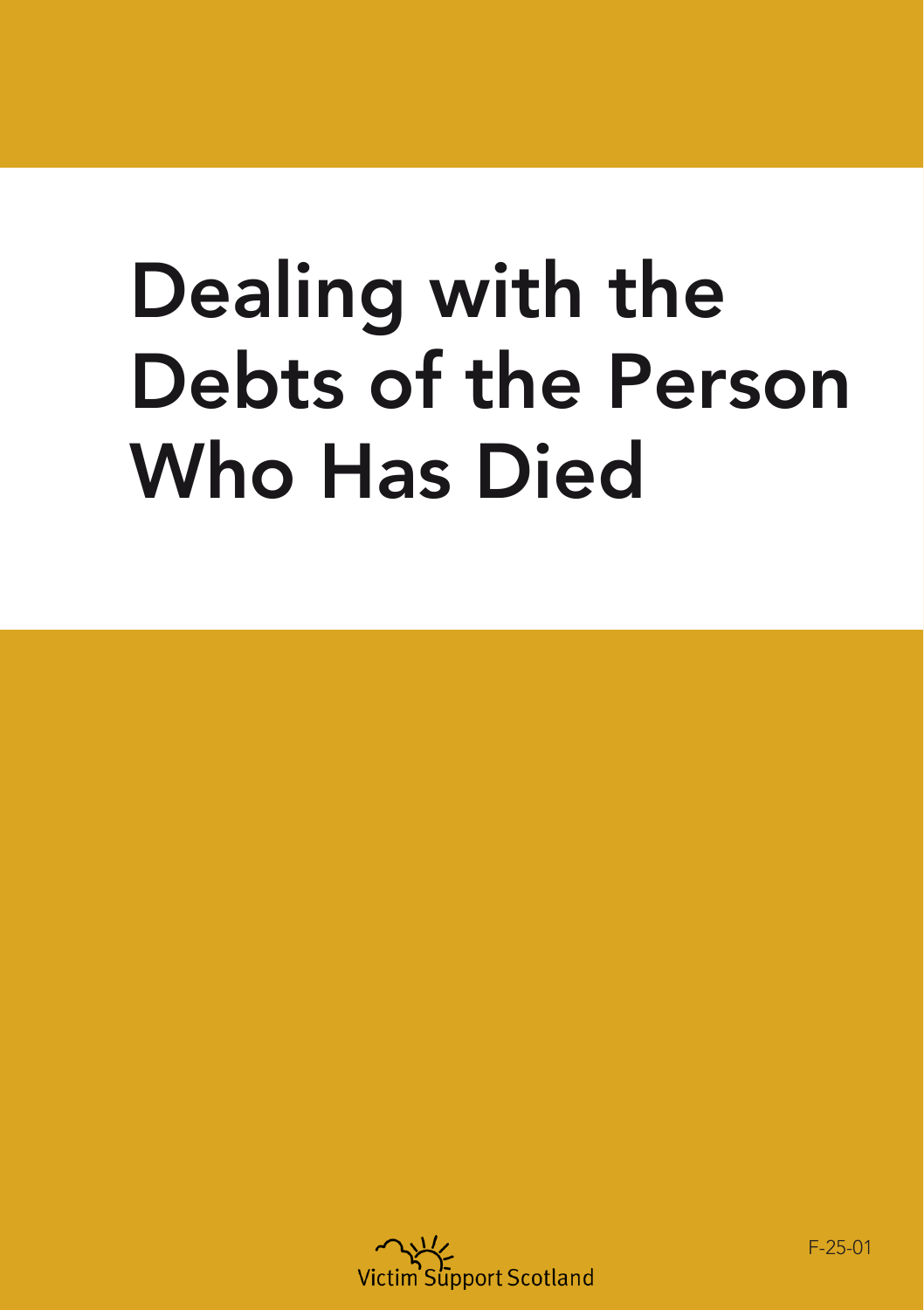When you come to deal with the estate and belongings of the person who has died, you will also need to look at their debts. How each debt was arranged and what it relates to, will determine how it needs to be paid off.

Debts can include: unpaid rent, unpaid bills, council tax, loans, credit cards, mortgage etc.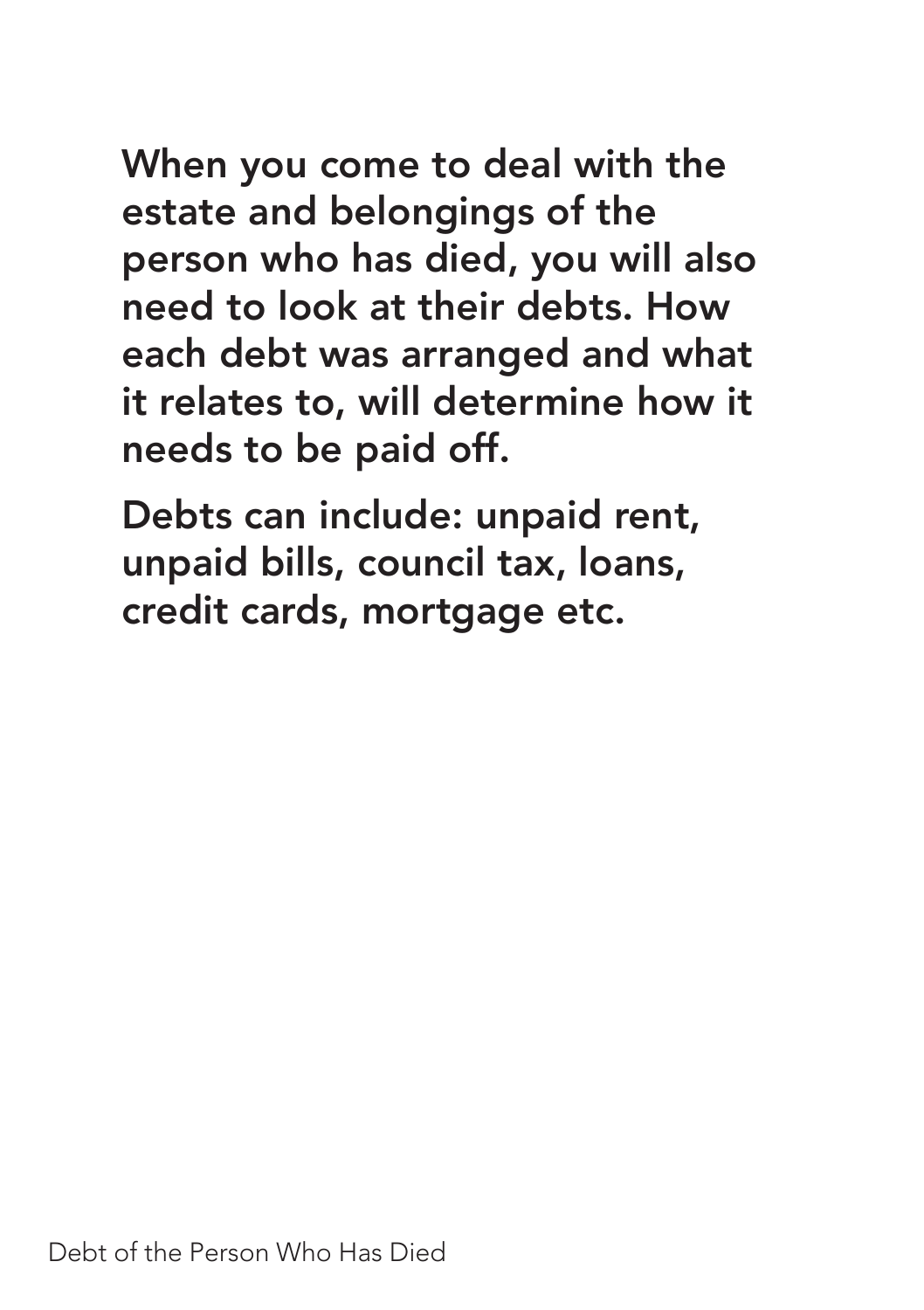## Finding the Debts

You might be aware of some of the debts that they held (e.g. credit card, unpaid rent, mortgage) but for others you are unaware of, you may need to look through their paper work to find out.

If you find letters from a bank or loans company, you can get in touch with them to notify them of the death and they will be able to close any accounts and inform you of any outstanding debts.

## How to Pay off the Debt

Once you have a list of all known debts, you can use the diagram provided to help you work out who is responsible for the debt.